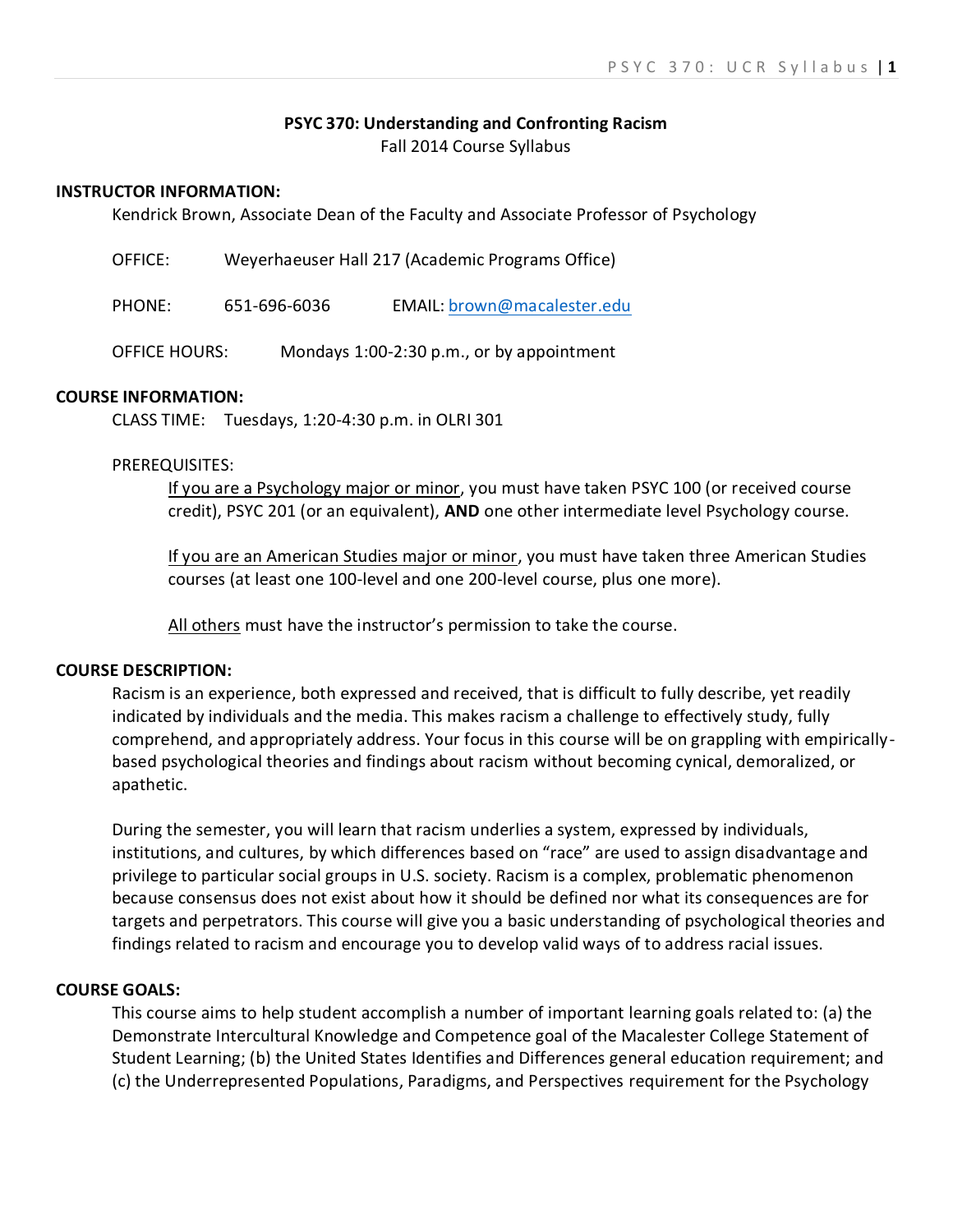Department. Each of the learning outcomes associated with these different goals are briefly described below, but you are encouraged to see fully descriptions.

Demonstrate Intercultural Knowledge and Competence: Macalester graduates will have the knowledge, attitudes, skills, and self-awareness necessary for interacting, negotiating, communicating and forming relationships with people from diverse backgrounds. Student demonstrating intercultural knowledge and competence will…

- (1) …engage with ideas and people that challenge their own cultural perspective;
- (2) …reflect on how their own cultural background may affect their interactions and relationships with others;
- (3) …demonstrate empathy by acting in a supportive manner that recognizes the feelings and perspectives of another cultural group;
- (4) …articulate the complexity arising from interrelationships between various aspects of culture, such as language, history, values, politics, religion, practices, and unequal distributions of power and resources;
- (5) …navigate differences by drawing on relevant cultural frames of reference and adapting their perspectives and behaviors accordingly.

(Macalester College Statement of Student Learning, 2012)

United States Identities and Differences (USID) General Education Requirement: Students must take at least one course devoted to the study of forms or forces that create, reflect, maintain, or contest identities of, and differences amongst, U.S. social groups (based in, for example, race, class, ethnicity, gender, language, nation, dis/ability, religion, sexuality). Students completing the USID Requirement will be able to…

- (1) …recognize that group identities and differences are socially constructed or historically contingent;
- (2) …examine forms or forces that create, reflect, maintain, or contest identities and differences;
- (3) …evaluate the significance of identities and differences for life and culture in the United States. (Macalester College Catalog – The Academic Program – Graduation Requirements, 2014)

Underrepresented Populations, Paradigms, and Perspectives (UP<sup>3</sup>) Requirement: UP<sup>3</sup> courses have as their central theme one or more of the following:

- (1) A focus on historically underrepresented perspectives, paradigms, or populations in psychology;
- (2) A critical lens on issues of power and privilege in the field [of psychology];
- (3) An analysis of the implications of exclusion or marginalization in the field of psychology or on psychological experience.

(Macalester College Psychology Department – Major Requirements, 2014)

**Taking account of these various learning outcomes for your Macalester education as a whole, USID general education requirement, and Psychology Department major, this course has three major goals that will deepen your knowledge about psychological perspectives on racism while facilitating your development as students. By the end of this course, you will…**

**A. Appreciate the complexity of racism within the United States social, political, cultural, and historical context;**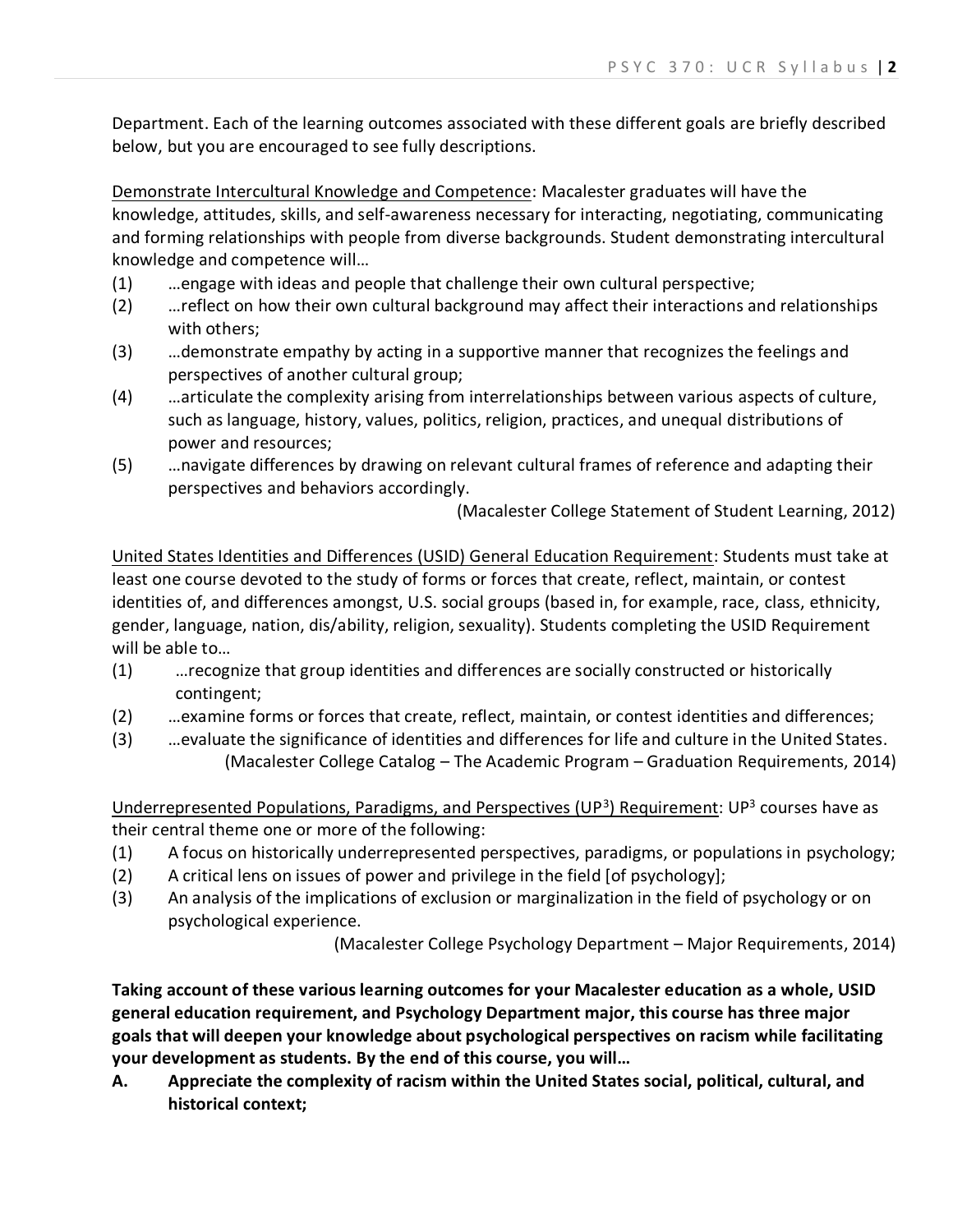- **B. Articulate prominent psychological theories and findings about racism;**
- **C. Evaluate psychology-based approaches for analyzing and addressing situations of racism.**

### **COURSE READINGS:**

The main readings for this course will come from one book:

Markus, H.R., & Moya, P.M.L. (2010). *Doing race: 21 Essays for the 21st century.* New York: W.W. Norton & Company, Inc.

The book is available through the College bookstore. In addition to this text, primary source readings focusing on empirically-based psychological studies will be assigned. These other readings will be available on the Moodle course site.

### **COURSE ASSIGNMENTS:**

Every assignment is designed to help you achieve one or more of the three course learning outcomes. As you are undertaking these assignments, think about what you are learning as you are completing them, so that you can remain an active participant in the course and ask questions/seek help if something is unclear.

Your course grade will be composed on the following:

- 20% Take-home Midterm Problem Case
- 35% Racism Analysis Paper
- 35% Racism Intervention Paper
- 10% Class Participation

TAKE-HOME MIDTERM PROBLEM CASE (20%): Throughout the semester, you will work to analyze realworld situations relevant to racism and propose interventions for addressing those situations. This will happen during class periods as you work to deepen your understanding of various psychological theories and findings. For your midterm exam, you will be given a real-world case and asked to analyze the psychological theories and findings that could explain what is happening AND propose a psychologically-based intervention that could address the situation. You will be given the case a week ahead of the due date and expected to submit a 3-5 page paper.

RACISM ANALYSIS PAPER (35%): The Racism Analysis Paper requires you to make explicit your understanding of the psychological factors operating in a particular situation of racism that you have selected. You have three tasks in the Racism Analysis Paper:

- (1) Use a clear definition of racism to elucidate your chosen situation;
- (2) Evaluate the psychology giving rise to the situation; and
- (2) Apply appropriate psychological theories/findings supporting your description of the psychology operating in the situation.

*(See the Racism Analysis Paper Guidelines handout for more information about this assignment.)*

RACISM INTERVENTION PAPER (35%): The Racism Intervention Paper necessitates that you propose an action that may effectively interrupt the psychological factors operating in a particular situation of racism. You have three tasks in the Racism Intervention Paper: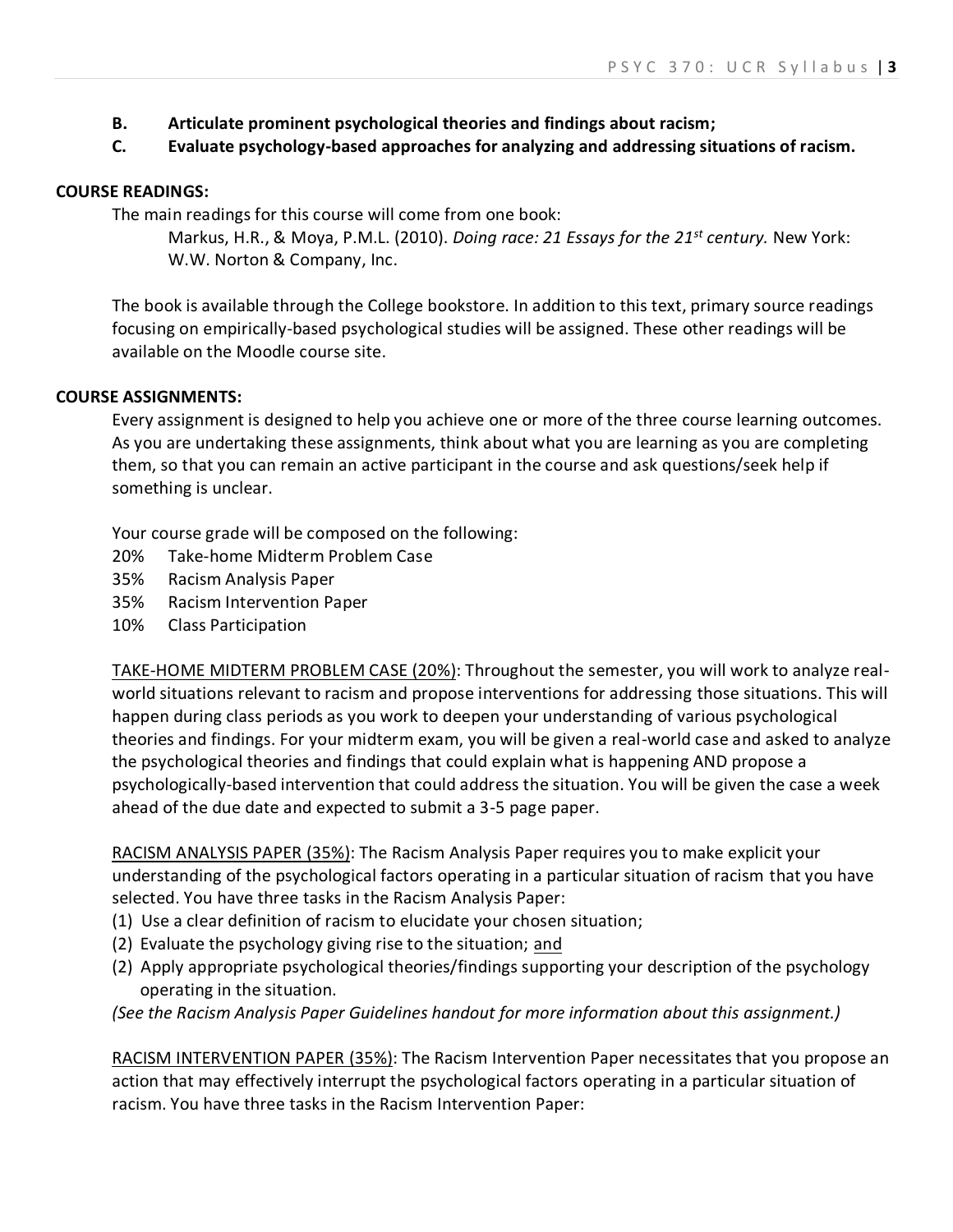- (1) Propose a credible, effective intervention that could interrupt the situation of racism;
- (2) Evaluate the psychology that would make the proposed intervention effective for the situation; and
- (3) Apply appropriate psychological theories and findings supporting why your proposed intervention would be effective.

*(See the Racism Intervention Paper Guidelines handout for more information about this assignment.)*

CLASS PARTICIPATION (10%): Given the nature of this course, full participation by each of you is absolutely essential. Such participation does not mean that you always speak in class, but neither does it mean that you should let an entire class go without some meaningful contribution. A variety of means (e.g., small group tasks, full class discussions, etc.) by which full engagement with class can be demonstrated will be used. I will keep a running tally of your participation scores to arrive at an overall participation grade at the end of the semester. *Note that participation is not subject to the late work policy (see below) nor can it be made up after the fact.*

### **GRADING POLICIES:**

GRADING SCALE: The following system will be used to grade your assignments. The numbers roughly correspond to letter grades based on the following scale:

| 93-100 | A  |
|--------|----|
| 90-92  | А- |
| 87-89  | B+ |
| 83-86  | R  |
| 80-82  | B- |
| 77-79  | C+ |
| 73-76  | С  |
| 70-72  | C- |
| 67-69  | D+ |
| 63-66  | D  |
| 60-62  | D- |
| 0-59   | NC |

PENALTY FOR LATE WORK: If an assignment is not submitted at the start of class time, 5% will be deducted from the maximum possible grade. Every day afterward that the assignment is late, another 5% will be subtracted from the grade (Late on same day = 95% maximum grade; late 1 day = 90% maximum grade; late 2 days = 85% maximum; etc.). Papers will not be accepted after an assignment has been graded and returned to the class as a whole. *Your paper will be considered late according to the timestamp that Moodle attaches to it. For this reason, I encourage you to not wait until the last minute to submit a paper because Moodle be down close to an assignment deadline!*

INCOMPLETES: Unless the majority of assigned work for the course has already been done, an incomplete will not be given. If extenuating circumstances arise, I will direct you to the Dean of Students. *Before making a decision about your incomplete request, I will take into account whatever advice is given to me by the Dean of Students.*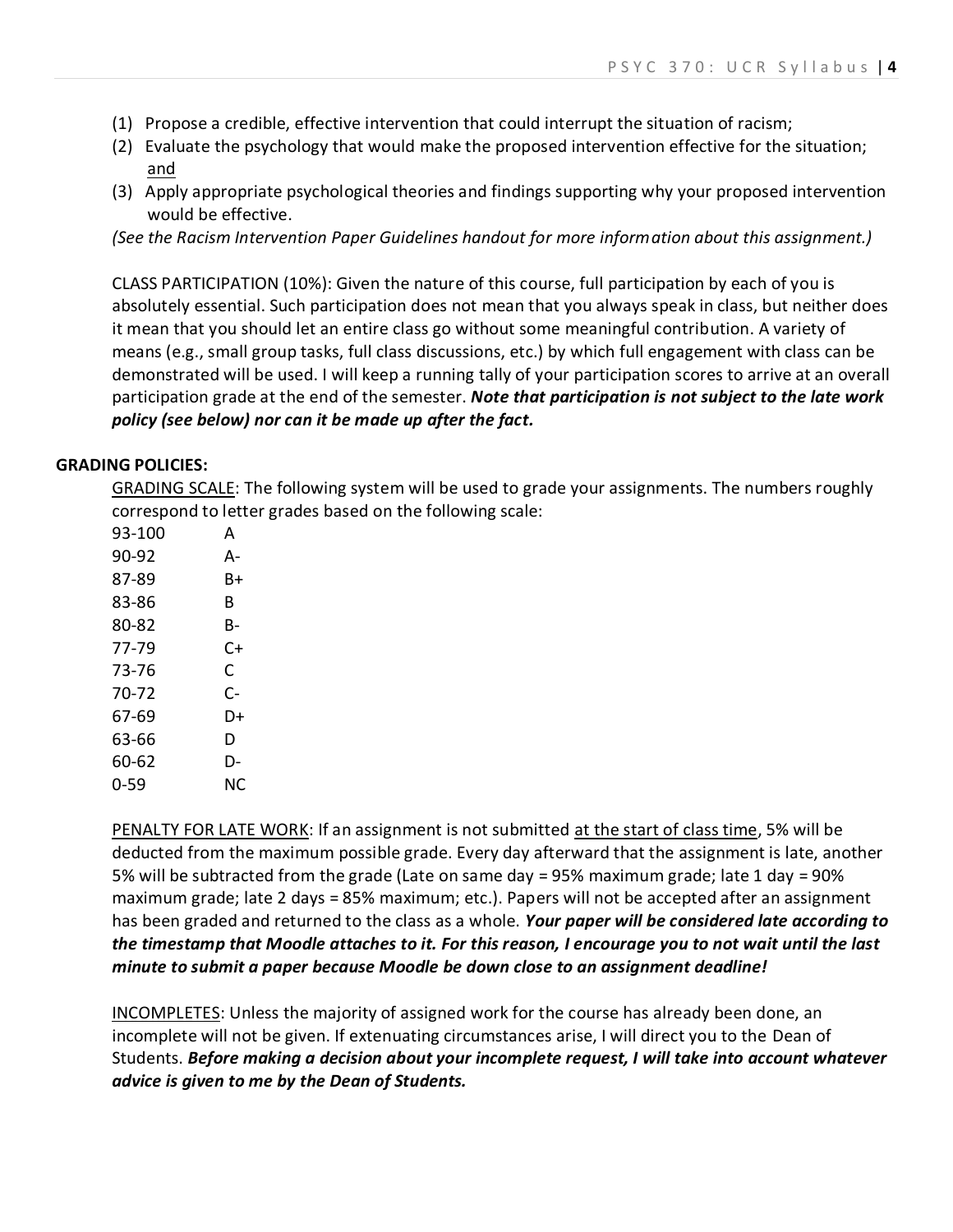EXTRA CREDIT: There may be an opportunity for extra credit at some point in the semester, but you should not count on it happening. Only if the extra credit is relevant for what is happening in class at the time will opportunity become available.

ACCOMMODATION FOR DIS/ABILITIES: Reasonable accommodations will be provided for students with physical, sensory, cognitive, learning, or psychological disabilities. Refer to this link about Macalester College policy to ensure appropriate accommodations are made [\(http://www.macalester.edu/studentaffairs/disabilityservices/\)](http://www.macalester.edu/studentaffairs/disabilityservices/).

CLASS ATTENDANCE AND ABSENCE POLICY: Attending class is a fundamental necessity for effective learning in this course. Keep in mind that missing one class period is equivalent to missing an entire week of classes for courses that meet twice or three times a week. For this reason, attendance will be a factor in your course grade. For every unexcused absence, your course grade will be lowered 5%. *An unexcused absence will be considered missing class without receiving permission from me prior to the start of class. Post-class excuses will not be accepted unless the Dean of Students verifies that extenuating circumstances occurred.*

ACADEMIC INTEGRITY: You will need to follow Macalester College's Academic Integrity Policy when completing work for this course. If you are unfamiliar with the policy, follow this link to obtain more information [\(http://www.macalester.edu/academicprograms/academicpolicies/academicintegrity/\)](http://www.macalester.edu/academicprograms/academicpolicies/academicintegrity/). *Bear in mind that cheating and plagiarism are intolerable in college, so if I have reason to suspect that either has happened, I will always initiate an investigation by reporting the situation to the Director of Academic Programs.*

### **COURSE SCHEDULE:**

*Check our Moodle course site for any changes to this schedule.*

### **PART 1:**

# **ESTABLISHING A CONTEXT FOR MEANINGFULLY STUDYING RACISM**

### **SEPTEMBER 2**

**Introductions to classmates, professor, and course**

### **SEPTEMBER 9**

## **United States Context for Racial Issues and Racism**

DOING RACE READING:

Snipp, C.M. (2010). Defining race and ethnicity: The Constitution, the Supreme Court, and the Census. (pp. 105-122)

### READING:

Eibach, R.P. & Ehrlinger, J. (2006). "Keep your eyes on the prize": Reference points and racial differences in assessing progress toward equality. *Personality and Social Psychology Bulletin, 32,* 66-77.

#### **SEPTEMBER 16**

**Situating Yourself Within the U.S. Racial Context: Racial/Ethnic Identity** DOING RACE READING: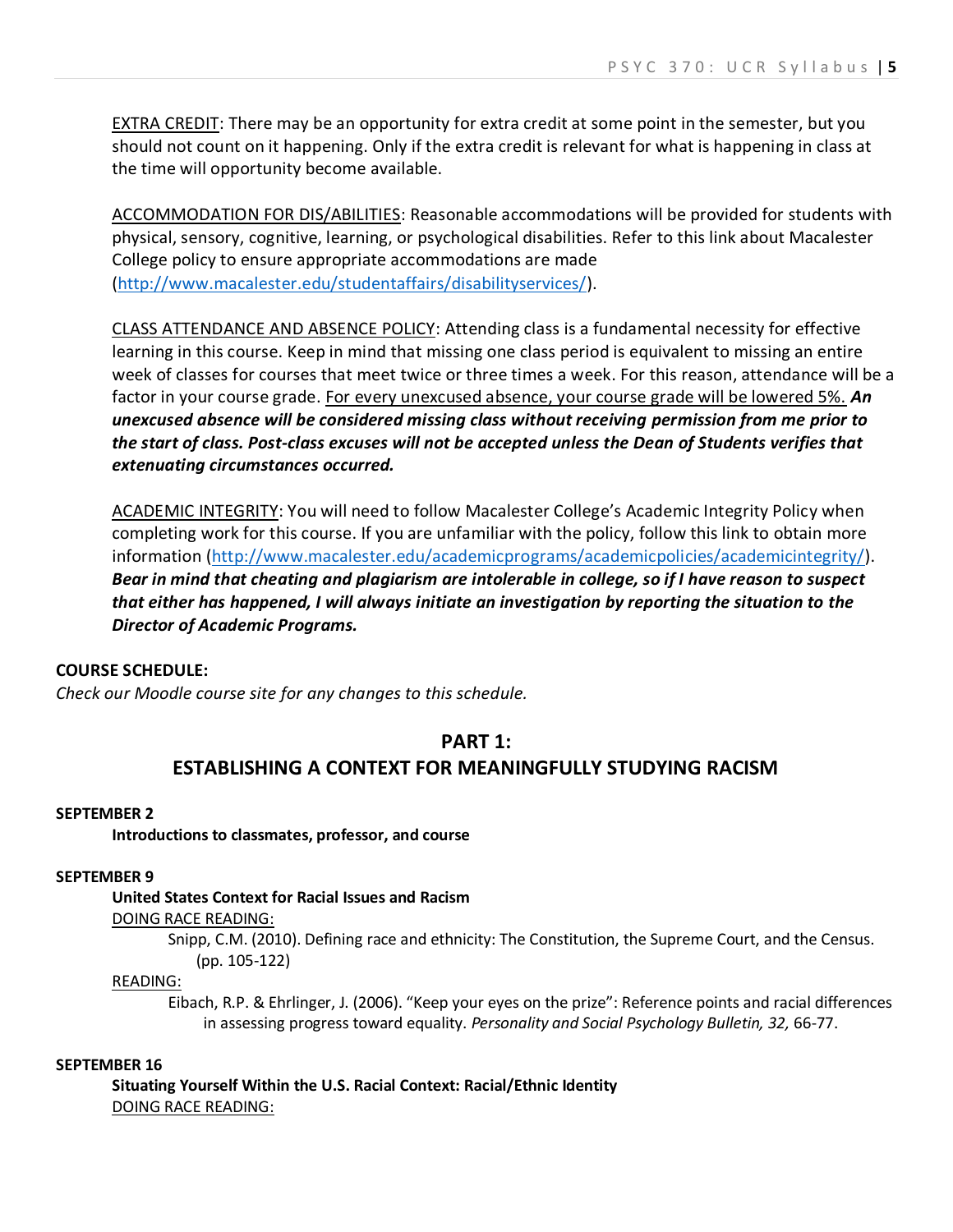Markus, H.R. (2010). Who am I?: Race, ethnicity, and identity. (pp. 359-389)

#### READING:

Townsend, S.S.M., Markus, H.R., & Bergsieker, H.B. (2009). My choice, your categories: The denial of multiracial identities. *Journal of Social Issues, 65 (1),* 185-204.

## **PART 2: UNDERLYING U.S. VALUES ASSOCIATED WITH RACISM**

#### **SEPTEMBER 23**

**Egalitarianism**

### READINGS:

Gaertner, S.L., & Dovidio, J.F. (1986). The aversive form of racism. In J.F. Dovidio & S.L. Gaertner (Eds.), *Prejudice, Discrimination, and Racism* (pp. 61-89). San Diego, CA: Academic Press.

Czopp, A.M., & Monteith, M.J. (2003). Confronting prejudice (literally): Reactions to confrontations of racial and gender bias. *Personality and Social Psychology Bulletin, 29 (4),* 532-544. doi: 10.1177/0146167202250923

#### **SEPTEMBER 30**

### **Protestant Work Ethic**

#### READING:

Katz, I., & Hass, R.G. (1988). Racial ambivalence and American value conflict: Correlational and priming studies of dual cognitive structures. *Journal of Personality and Social Psychology, 55 (6),* 893-905.

#### DOING RACE READING:

Fredrickson, G.M. (2010). Models of American ethnic relations: Hierarchy, assimilation, and pluralism. (pp. 123-135)

#### **OCTOBER 7**

#### **Colorblindness**

#### READING:

Knowles, E.D., Lowery, B.S., Hogan, C.M., & Chow, R.M. (2009). On the malleability of ideology: Motivated construals of color blindness. *Journal of Personality and Social Psychology, 96 (4),* 857- 869. doi: 10.1037/a0013595

#### DOING RACE READING:

McDermott, M. (2010). Ways of being White: Privilege, perceived stigma, and transcendence. (pp. 415- 438)

#### **PART 3:**

### **COGNITIVE PROCESSES ASSOCIATED WITH RACISM**

#### **OCTOBER 14**

### **Stereotyping**

### READING:

Stangor, C., & Schaller, M. (1996). Stereotypes as individual and collective representations. In C. Macrae, C. Stangor, & M. Hewstone (Eds.), *Stereotypes and Stereotyping*, pp. 3-40. New York: The Guilford Press.

DOING RACE READING: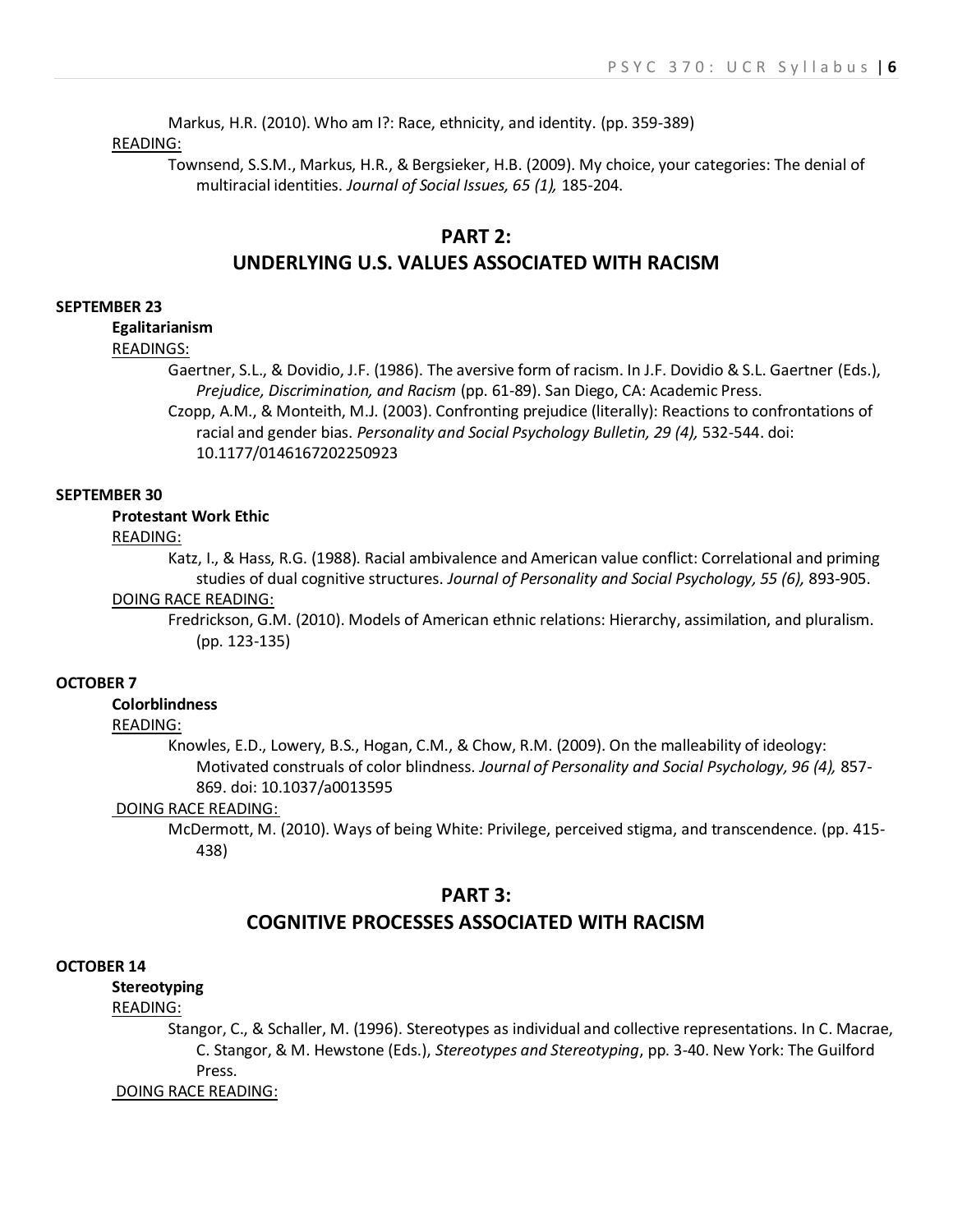Iyengar, S. (2010). Race in the news: Stereotypes, political campaigns, and market-based journalism. (pp. 251-273)

#### **OCTOBER 21 – NO CLASS! (Tuesday becomes Thursday this week)**

### *\*\*\* TAKE-HOME MIDTERM PROBLEM CASE DUE! \*\*\**

#### **OCTOBER 28**

#### **Being Stereotyped**

#### DOING RACE READINGS:

Steele, C.M. (2010). In the air between us: Stereotypes, identity, and achievement. (pp. 390-414) Fryberg, S.A., & Watts, A. (2010). We're honoring you, dude: Myths, mascots, and American Indians. (pp. 458-480)

#### **NOVEMBER 4**

#### **Biased Decision-Making**

#### DOING RACE READING:

Eberhardt, J.L. (2010). Enduring racial associations: African Americans, crime, and animal imagery. (pp. 439-457)

#### READING:

Pauker, K., & Ambady, N. (2009). Multiracial faces: How categorization affects memory at the boundaries of race. *Journal of Social Issues, 65 (1),* 69-86.

### **PART 4:**

### **INTERACTION DYNAMICS ASSOCIATED WITH RACISM**

#### **NOVEMBER 11**

#### **Privilege**

#### READINGS:

\*Pratto, F., & Stewart, A.L. (2012). Group dominance and the half-blindness of privilege. *Journal of Social Issues, 68 (1),* 28-45.

McIntosh, P. (1988). White privilege and male privilege: A personal account of coming to see correspondences through work in Women's Studies. In M.L. Andersen, & P. Hill Collins (Eds.), *Race, Class, and Gender: An Anthology* (pp. 94-105). Belmont, CA: Wadsworth Publishing Company.

#### *\*\*\* RACISM ANALYSIS PAPER DUE! \*\*\**

#### **NOVEMBER 18**

**Self-fulfilling Prophecies** READINGS:

> Word, C.O., Zanna, M.P., & Cooper, J. (1974). The nonverbal mediation of self-fulfilling prophecies in interracial interaction. *Journal of Experimental Social Psychology, 10,* 109-120.

Guyll, M., Madon, S., Prieto, L., & Scherr, K.C. (2010). The potential role of self-fulfilling prophecies, stigma consciousness, and stereotype threat in linking Latino/a ethnicity and educational outcomes. *Journal of Social Issues, 66 (1),* 113-120.